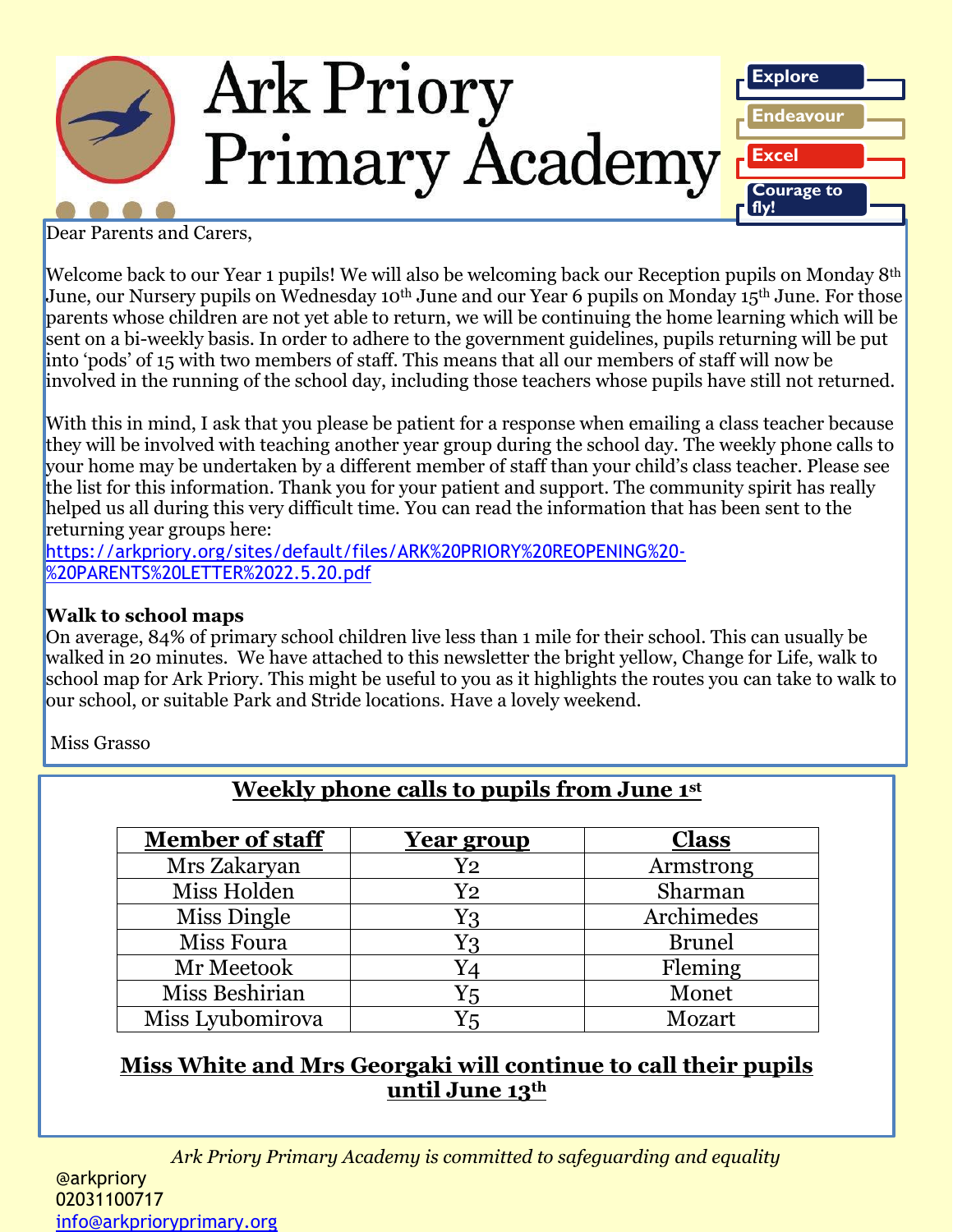## **Supporting your child at home**

For families who may be struggling and whose children may not be returning to school yet. [https://www.partnershipforchildren.org.uk/what-we-do/childrens-wellbeing-activities-for-teaching](https://www.partnershipforchildren.org.uk/what-we-do/childrens-wellbeing-activities-for-teaching-staff-and-families.html)[staff-and-families.html](https://www.partnershipforchildren.org.uk/what-we-do/childrens-wellbeing-activities-for-teaching-staff-and-families.html)

This story book which has been written by a nurse for adults to share with children: [https://www.imperial.nhs.uk/~/media/website/patient-information-leaflets/childrens](https://www.imperial.nhs.uk/~/media/website/patient-information-leaflets/childrens-services/coronavirus/dave-the-dog-is-worried-about-coronavirus.pdf?la=en)[services/coronavirus/dave-the-dog-is-worried-about-coronavirus.pdf?la=en](https://www.imperial.nhs.uk/~/media/website/patient-information-leaflets/childrens-services/coronavirus/dave-the-dog-is-worried-about-coronavirus.pdf?la=en)



# **Welcome back!**

We welcomed back our Year 1 pupils this week. Staff worked hard to make sure everything was ready for the arrival of our Year 1 pupils on Wednesday.



*Ark Priory Primary Academy is committed to safeguarding and equality*  @arkpriory 02031100717 [info@arkprioryprimary.org](mailto:info@arkprioryprimary.org)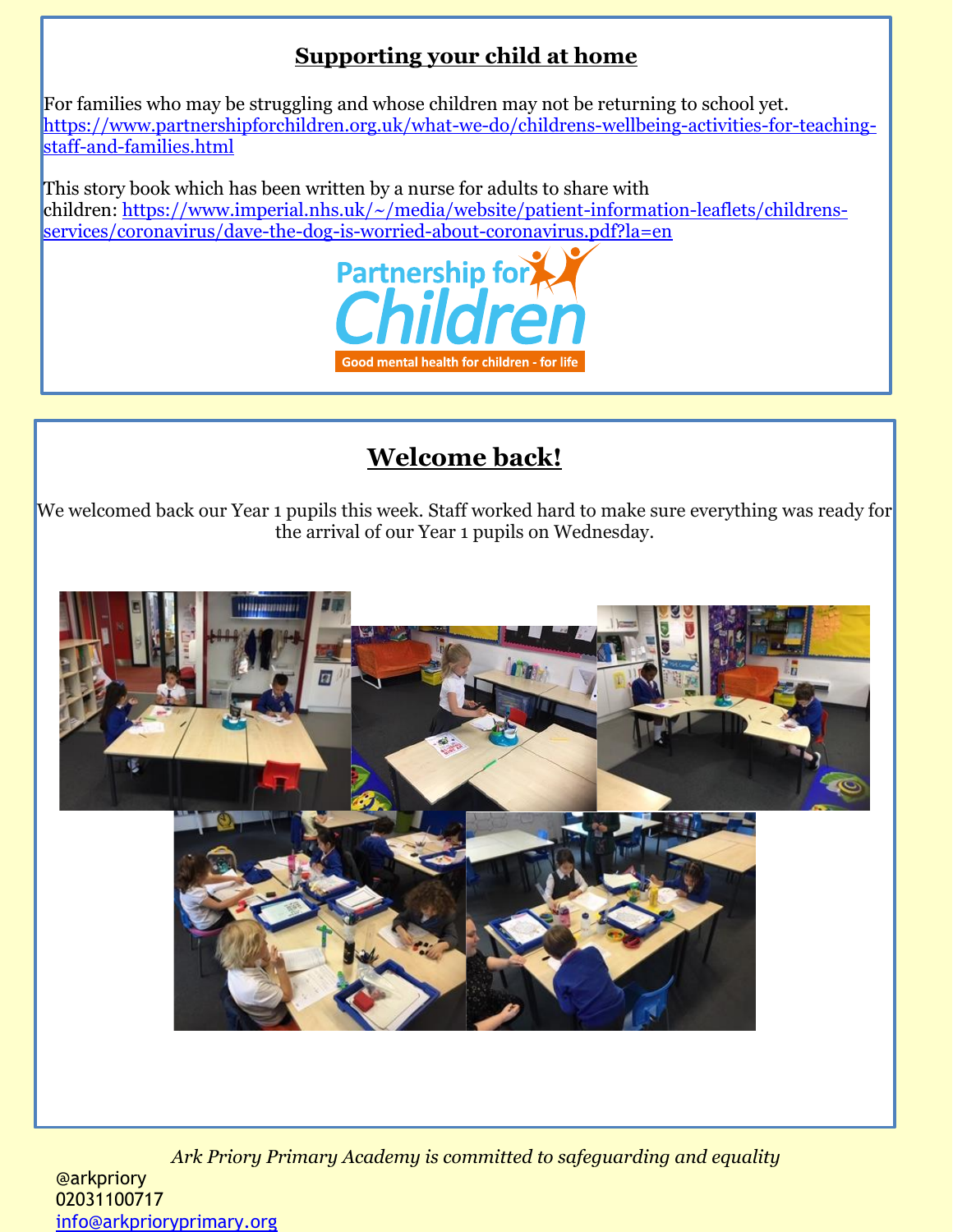### **Home learning showcase**

Mohammed has been working very hard on his art work at home. He has improved in his skills since the start of the lockdown. Well done!



Please send examples of outstanding home learning to Miss Grass[o d.grasso@arkprioryprimary.org](mailto:d.grasso@arkprioryprimary.org)

*Dear Priory Mathematicians,*

*Well done to Rebecca from Somerville for receiving a certificate for her participation in the Maths Whizz Competition! Entries from Year 3 and Reception have also been submitted awaiting judging. Great job Priory!*

*Challenge 3 is below. Send your recording to Miss Broodie, [a.broodie@arkprioryprimary.org,](mailto:a.broodie@arkprioryprimary.org) by 2pm on Sunday 7th June 2020.* 

*Please submit videos if you are happy for them to be shared on Twitter.*

*Let's see who else will be getting a certificate in the coming weeks?*

*Good luck!*

*Miss Broodie*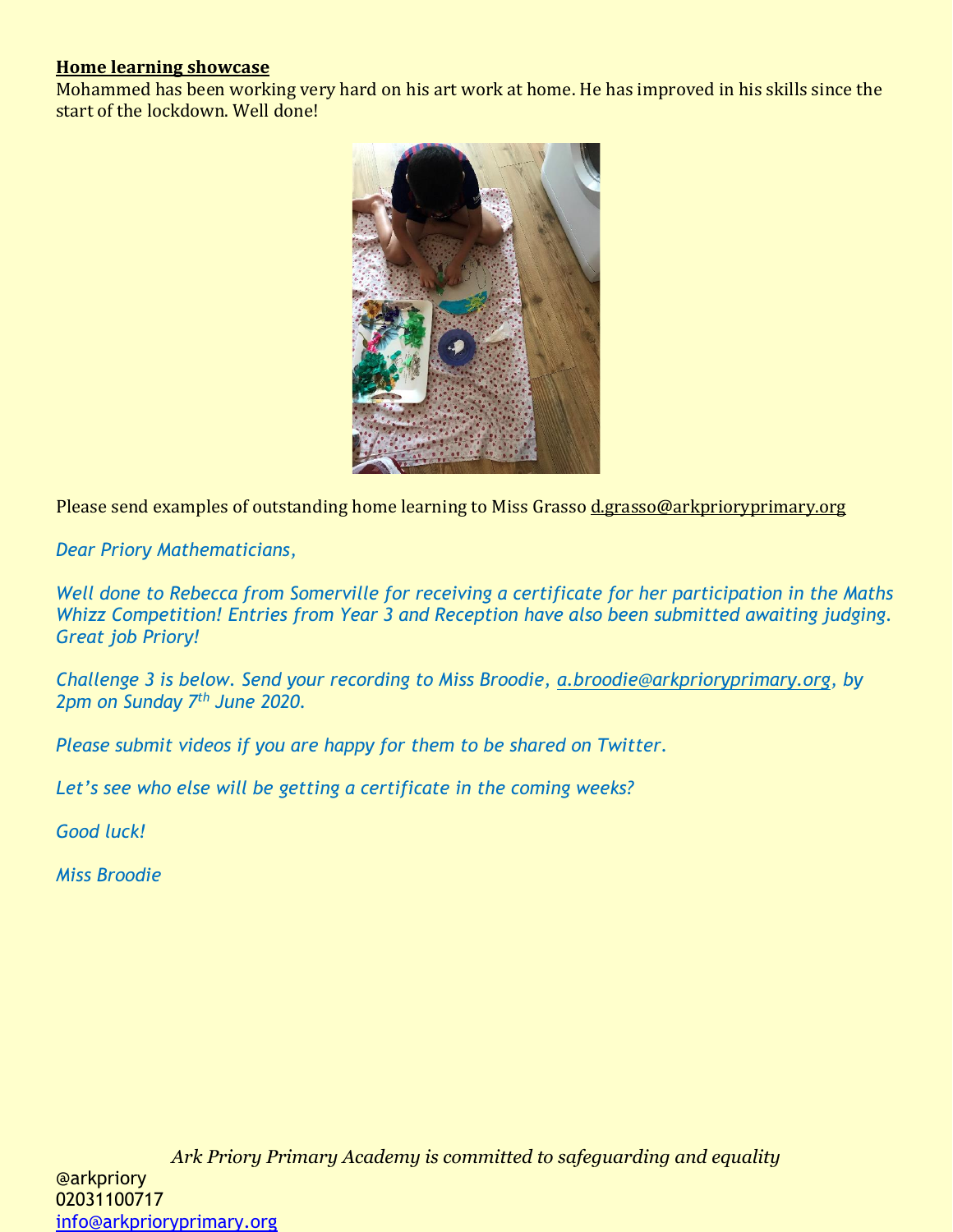

### Challenge 3 -

Recite as many prime numbers as you can, in order without missing any, in one minute.

Submit a video recording of you doing this with eyes visibly closed

(to show you're not reading off a sheet)

Please also submit the number you reached.

# **Notices from APPAA\***

**Follow us on Twitter @APPAA\_ArkPriory Contact us at [appaacommittee@gmail.com](mailto:appaacommittee@gmail.com)** \*APPAA is ARK Priory's Parents' Association, run by the school's parents and carers to **raise funds, hold events, and bring our academy community together**. All Ark Priory parents and carers **are automatically members** of the association because you are members of the community.

### **Hello from APPAA!**

We hope everyone has kept safe and well in this period of Covid19 Lockdown. We are delighted to be able to contact you again via the school newsletter. Whether you may have children back at school or still at home for now, we hope we can help unite the community and find ways to share information and initiatives. A reminder that our main and most up to the minute method of communicating to you all is by your class reps via the Year Group What's App Groups - please get in touch if you wish to be added, or let us know if you wish to rejoin.

**PTO**

*Ark Priory Primary Academy is committed to safeguarding and equality*  @arkpriory 02031100717 [info@arkprioryprimary.org](mailto:info@arkprioryprimary.org)